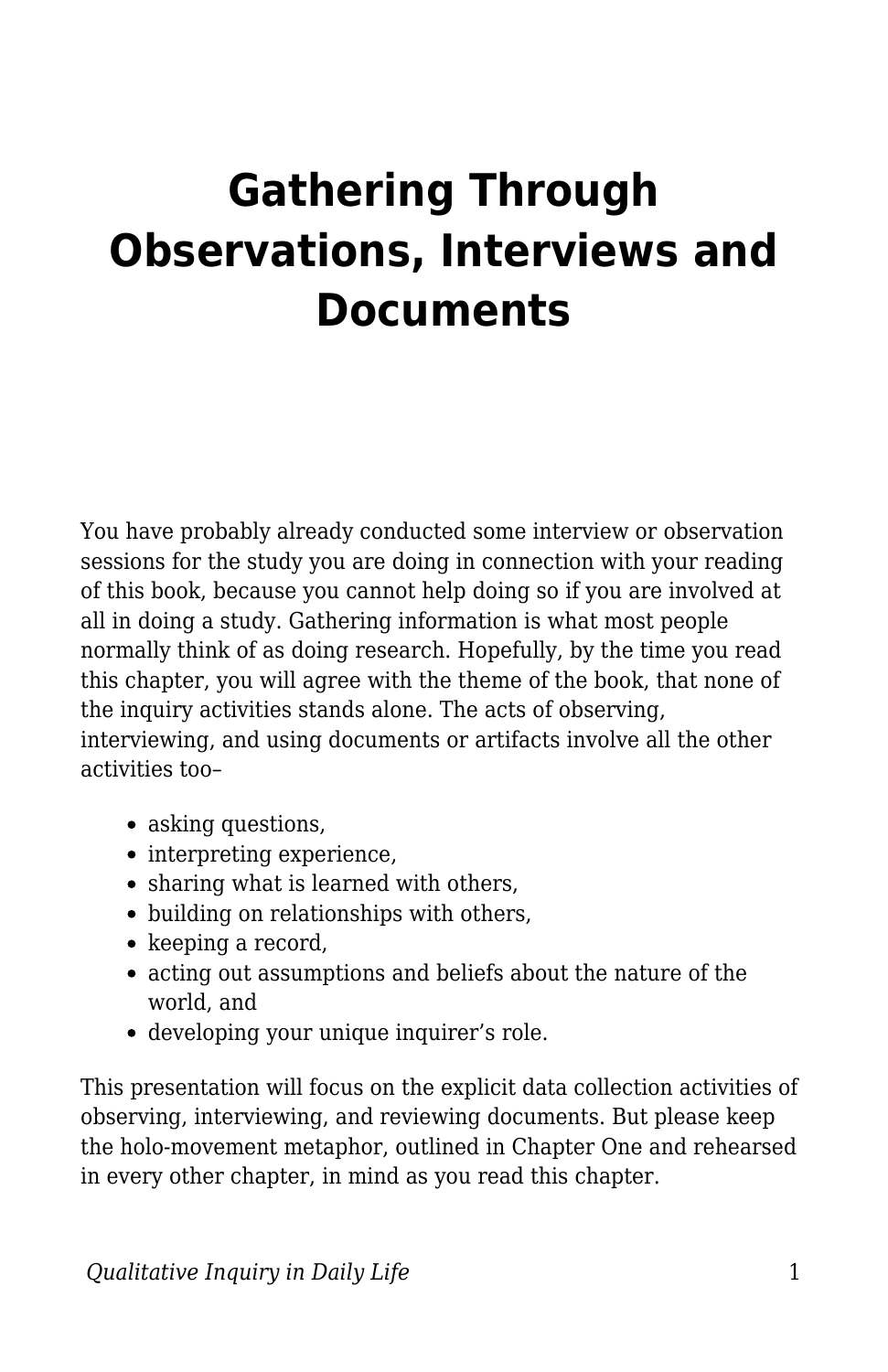Many authors have written about ways of collecting information in schools and other educational settings from "outsider" and professional researcher perspectives. Books by Gay (1987) and Borg and Gall (1983) include chapters on the use of questionnaires, tests, and experimental design, in addition to observation, interviewing, and document review. Their audiences are usually evaluators and researchers. Other authors (e.g., Bogden and Biklen (1982), Lincoln and Guba (1985), Spradley (1979 and 1980)) have focused on the latter three gathering approaches which are more "qualitative" but they too have rarely assumed that the teachers, principals, or other "insiders" who are not professional researchers in the school where the research is being done would be the main inquirers.

There has been an increasing number of authors (see Boody, 1992 and Burgess, 1985 for several references) who have promoted the notions of "action research" and "reflective practice," which are very compatible with the practitioner-as-learner approach to inquiry being promoted in this book. These authors seem to agree that practitioners should use data gathering techniques that are compatible with their regular activities and which will yield information and experiences they can use to improve their practice. Although many of the methods reviewed by general texts on research *could* be used by practitioners to yield useful information, the need for specialized skills in test and questionnaire design and selection, statistical analysis, and manipulation of curriculum and instruction are often prohibitive for busy educators and other practitioners. Therefore, the focus of this book is on those procedures that seem most natural for practitioners– observation, interviewing, and review of documents.

The challenge for many practitioners is to translate the good ideas for collecting information that professional researchers promote into procedures that are workable for practitioners-as-inquirers, in concert with all the other activities they engage in. We will take this challenge by showing an example of one educator who used her position, relationships, and purposes as an assistant principal to invite others in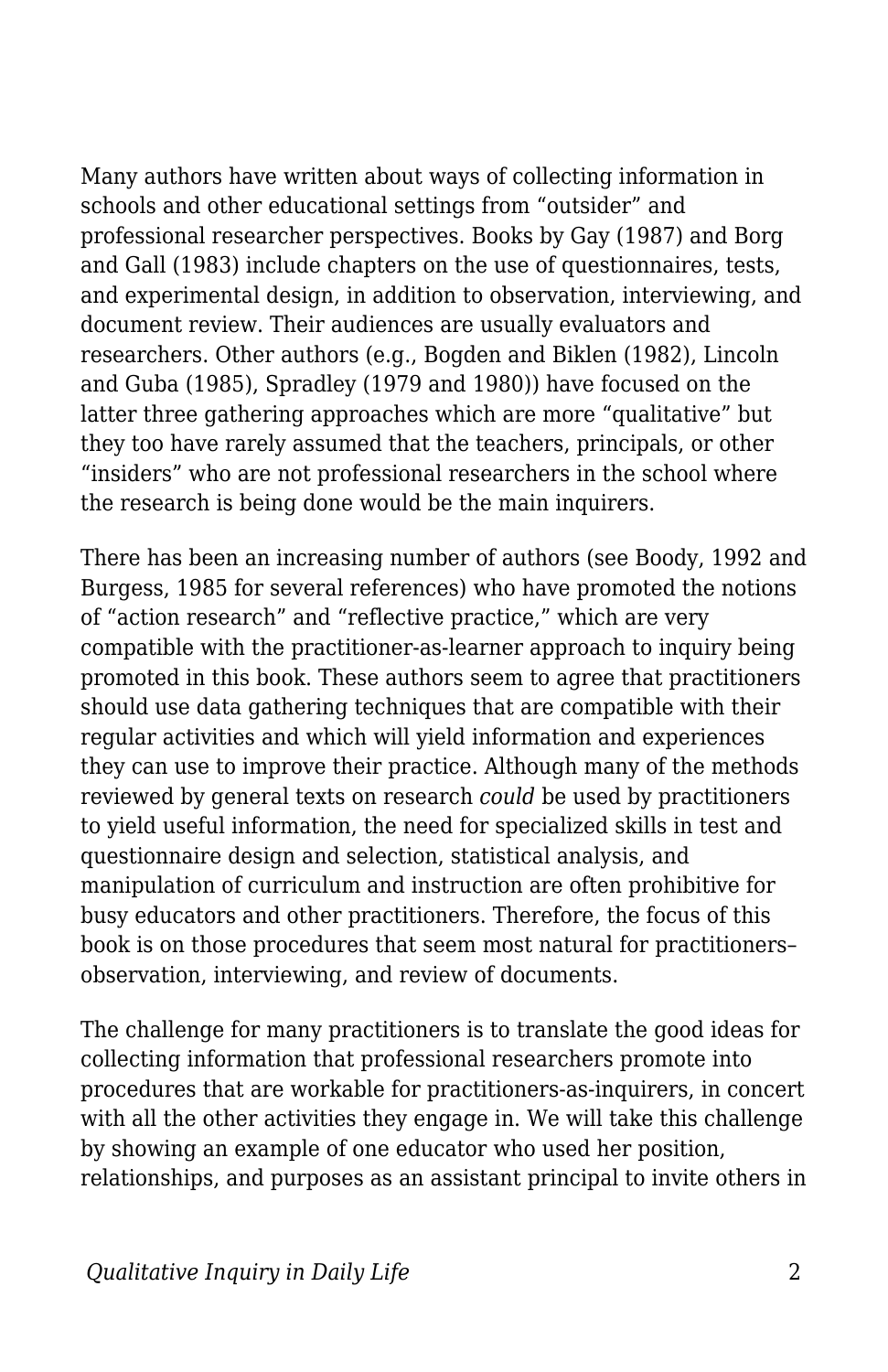the school to join her in conducting a research study. This study, in conjunction with the others illustrated throughout the book will be used to note several practical ways educators and other practitioners can adapt the data collection procedures of qualitative inquiry by full time researchers to their unique purposes. I hope you will see these as possibilities, not boundaries on ways you could collect information in your own setting.



Williams, D. D. (2018). *Qualitative Inquiry in Daily Life (1st ed.)*. EdTech Books. Retrieved from https://edtechbooks.org/qualitativeinquiry



**[CC BY:](https://creativecommons.org/licenses/by/4.0)** This work is released under a CC BY license, which means that you

are free to do with it as you please as long as you